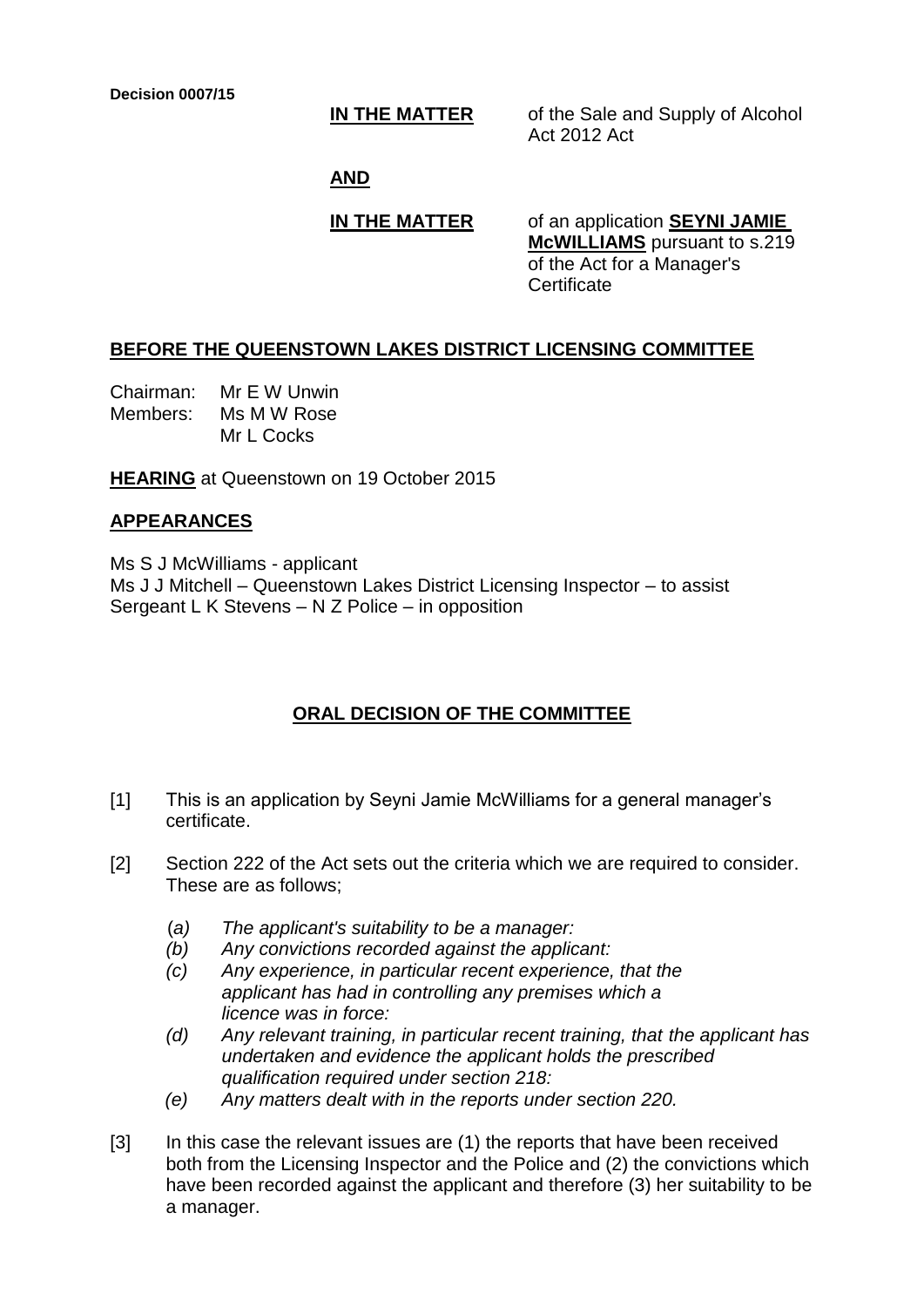- [4] Miss McWilliams was born in 1985. It is fair to say that in her early 20's she went through a 'purple patch' in her life. Something, that happens quite often to young people. This period of behaviour started in 2007 with an obstruction charge for which a fine was imposed. This was followed in April 2009 when Miss McWilliams was stopped for driving with an excessive blood alcohol with a level of 119mg per 100ml of blood. She was fined relativity heavily and disqualified from driving.
- [5] There was a conviction for careless driving which is not necessarily a criminal offence but the drink driving charge was compounded in its seriousness by an incident on the  $13<sup>th</sup>$  November 2011 nearly four years ago, when she found to be driving with excessive breath alcohol content with a level of 768mcg of alcohol per litre of breath, nearly twice the allowable limit. Miss McWilliams was convicted and ordered to carry out community work and received a further sentence of disqualification.
- [6] Ms McWilliams breached that order by driving when disqualified in 2011. There was subsequently a breach of community work but she carried out her required hours by the time the matter came to court. In terms of seriousness the picture that has been painted is relatively concerning particularly as there were two events involving alcohol abuse.
- [7] The Police quiet properly opposed the application when it was filed six months ago in April of this year. The evidence is that Miss McWilliams starting working in an off licence known as "Betty's". She filed what could be described as a generic reference indicating she commenced her employment on 20<sup>th</sup> January 2014 so she has now been working for a little over 18 months. Because the reference is generic it is impossible to say how well she carry out the task, but as far as this committee is concerned she made a good I impression.
- [8] The issue as always is how much she has learnt from her experiences in her youth, and how she can apply that experience in her future conduct both privately and holding a position of some authority being a manager of an off licence. Miss McWilliams has the added responsibility for a 10 year old daughter. Her drinking habits are minor she appears to have 'turned the corner'. She has another job that she is going to start in November which will also involve responsibility.
- [9] In terms of the convictions, the relevant case is that of G L Osbourne (LLA PH 2238/95. This case sets out several guidelines as to how to deal with previous convictions. For example a single drink driving offence involving abuse of alcohol might require a two year stand down period. The decision also refers to a five year stand down period for serious offending or convictions involving alcohol abuse. The object of the Act is to ensure that alcohol is sold and consumed safely and responsibly and that the harm caused by excessive or inappropriate consumption is minimised, is just as applicable in the licensing of managers as it is with the licensing of the sale of alcohol.
- [10] Making previous convictions relevant to the process is an important way of achieving the Act's objective. The stand down period is simply to find out if applicants have learnt lessons from their previous conduct and have applied